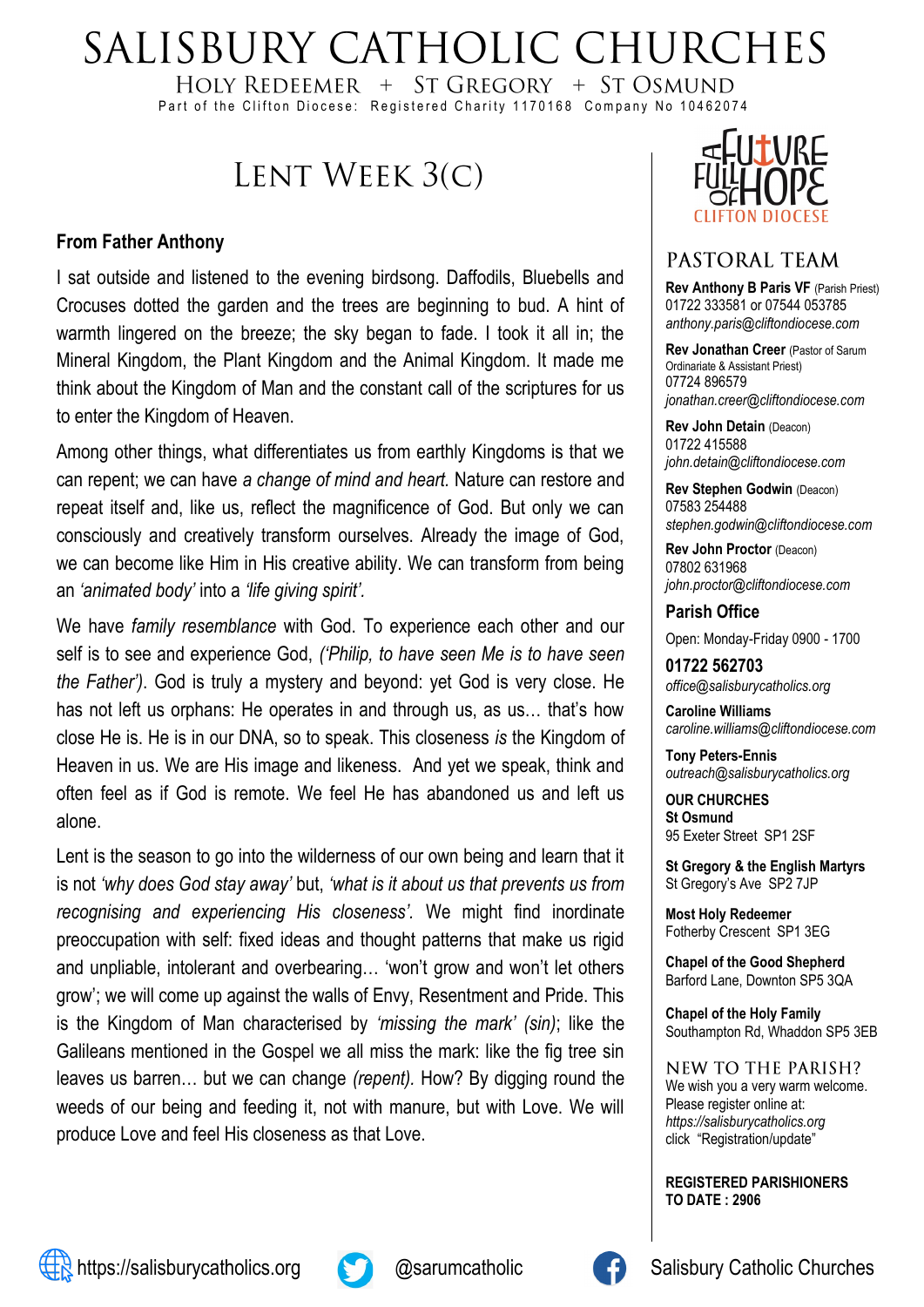### SUPPORTING THE PEOPLE OF UKRAINE

So far, 9 parishioner households (that we are aware of) have registered on the Government website to host Ukrainian refugees. Salisbury Catholic Churches has also registered as a 'Group/Organisation'. Details are not completely clear yet as to how the 'Group/Organisation' process will work but it is our hope that we may be able to act in



this together in order that, as well as receiving our support, those who come will have a Ukrainian group to be part of and we, by acting together, will be strengthened and supported by our parishes.

**How can you help?** If you have registered to host, you will have been given a Reference Number. Please contact the office and let us know that number if you wish to be part of our group. Not everyone can offer accommodation but if our plans come to fruition then we will need people who can help in other ways - in teaching English, helping refugees navigate British bureaucracy & job applications, befriending, transport etc. Deacon John Proctor has established some contacts in Europe and we will keep all those who have registered to host informed as to where we're at. The government process is unclear but we are stating clearly our willingness as a Catholic community to help wherever we can. We have also established a channel via SCORE through which you can direct financial support to Ukraine if you would like to. Please give any donations in an envelope clearly marked 'SCORE - Ukraine' or alternatively pay directly into our SCORE Account Name: Clifton Diocese re Salisbury Catholic Outreach, Account Number: 89047419, Sort Code 52-10-03. Please use reference 'UKRAINE'. Many thanks.

If you can offer to assist in any way or have any questions, contact Caroline in the parish office. *office@salisburycatholics.org 01722 562703.*

## PRAYER

Thank you to everyone who took part in our Day of Prayer last Wednesday. The midday prayer was especially well supported and so from **Wednesday 30 March** in St Osmund we will be having midday prayer each Wednesday for all those suffering in Ukraine. Everyone is invited to join in person or via the livestream.

### **LENT 2022**

**Final Call for the Chrism Mass at Clifton Cathedral on Wednesday 13 April**. The Chrism Mass will be celebrated fully once again this year with Bishop Declan surrounded by the priests and deacons of our Diocese on the Wednesday of Holy Week. At present, there is not sufficient interest to warrant booking a coach. The deadline to sign up is Friday 25 March. We will assess the numbers interested and decide whether to go ahead. We are subsidising the cost to encourage you to join with us if you can. Adults will be £10, children can travel free. There will be three pick up points: St Osmund, St Gregory and at Amesbury. To sign up, please contact the Parish Office *office@salisburycatholics.org* or ring 01722 562703 or use the sign-up sheet in the churches.

#### **Thursday Lenten Meditations before the Blessed Sacrament**

Will continue on Thursdays until 7 April at 7pm followed by Benediction at 8pm. These will be available to join live or as recordings on our Church TV [click here.](https://salisburycatholics.org/st-osmunds)

**The Stations of the Cross** in St Osmund's Church **each Friday during Lent at 18:15** (prior to the 7pm Mass).

**Stations of the Cross in St Osmund's School** will be on 5 April and all parishioners are very welcome.

**Lenten Journey** with Fr Denis McBride. Videos are being released each weekend. The second in the journey was called 'At the Well'. Click on the ['Lent 2022'](https://salisburycatholics.org/lent-2022) button on our homepage.

**Clifton Diocese Lenten Reflections** There are daily reflections on our website to support parishioners on their Lenten journey Click on the ['Lent 2022'](https://salisburycatholics.org/lent-2022) button on our homepage.

**Parishioner Mary Hocking** is taking part in the 'CAFOD 200 km walk against hunger' this Lent. Please sponsor Mary if you are able to do so: *<https://walk.cafod.org.uk/fundraising/marys-march-against-hunger>*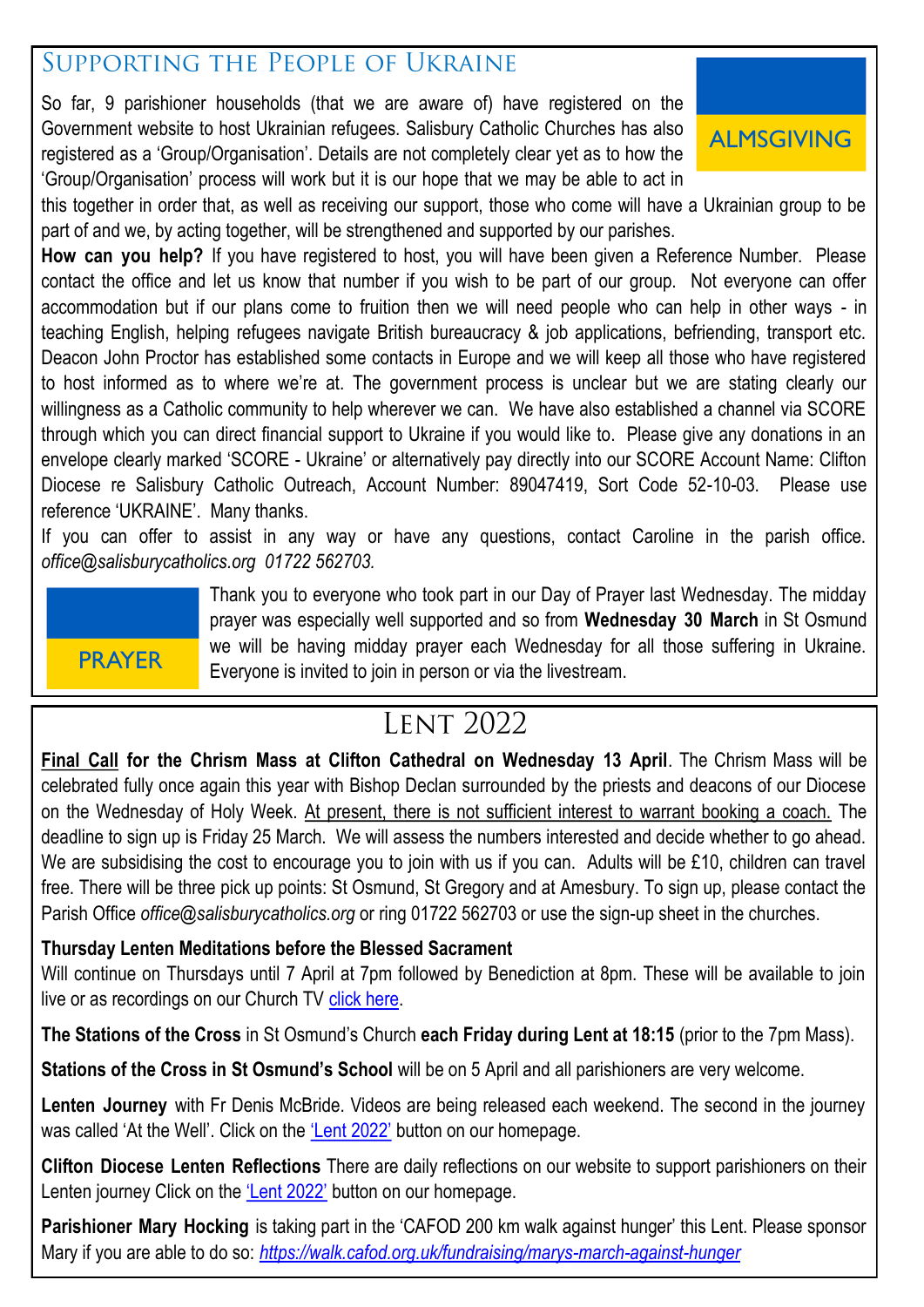**Salisbury Catholic Churches Afternoon Tea on Sunday the 8 May 3pm at the White Hart Hotel.** The Parishioners of the Salisbury Catholic Churches are cordially invited to an Afternoon Tea & Talk on the 'Stories of Salisbury'. Please book your place with the White Hart Hotel by telephone (01722 327476) or in person at reception. The cost per person is £14.50, for more information click the image in the 'Top News' box or [click here](https://salisburycatholics.org/blog/salisbury-catholic-churches-afternoon-tea)

**Synodal Conversations.** The summary document and associated appendices produced as result of the conversations within our parishes and Christ the King, Amesbury have been sent to the Diocese. These are now published on our website. To view click on the 'Synodal Church' button on our homepage or just [click here.](https://salisburycatholics.org/synodal-church)

**SCORE update**. At the committee meeting in March grants totalling £3,500 were made as follows: Home-Start South Wiltshire £1,500; Salisbury Street Pastors £1,000; Rise:61 £1,000. Further details can be found on our website - [click here.](https://salisburycatholics.org/score)

**Parish Get-Together** will be held at St Gregory's Hall on Sunday 3 April 2022 after the 9am Mass. Everyone is welcome. For more information click the image in the 'Top News' box or [click here.](https://salisburycatholics.org/blog/parish-get-together)

**Holy Redeemer & St Osmund's Joint Pastoral Council** held its inaugural meeting this week - thank you to everyone who attended. Details of the meeting and members will appear on our website soon.

**St Gregory's Pastoral Parish Council** are meeting on Monday 21 March at 6.30pm St Gregory's Hall. For more information please [click here.](https://salisburycatholics.org/ppc) Although an appointed group, this is an open meeting and anyone can attend.

**Easter Egg Hunt!** We are delighted to announce that we will once again be able to host an Easter Egg hunt for children after the morning Masses on Easter Sunday at both St Osmund and St Gregory. Donations of (individually-wrapped) Easter Eggs will be gratefully received if you are able to donate some. Please hand your eggs into the office or to the welcomers at St Osmund or St Gregory's. Many thanks.

**St Osmund's Garden** - given that we plan to have an Easter Egg Hunt for our children, we need to tidy up the garden to make sure that it is safe and accessible for the children and also for us to gather for the blessing of palms and the procession on Palm Sunday. Please join in after the 10am Mass on Saturday 9 April until midday.

**My Generation** will be meeting next on Wednesday 6 April for Bingo at 2pm in St Gregory's Hall. For further information please contact Chris on 01722 321109.

**Art Group** meets on Mondays between 10.30am-12.30pm in St Osmund's Parish Rooms. All are welcome, whether you have painted or drawn before or never. Contact John and Elizabeth on 01725 510310

**Bible Book Club** meets on Tuesdays in the Parish Rooms 10:45am-12:30pm. Please join us as we read and study the Psalms. For further details contact John Lester 07899 244072.

**Rosary Group** meets to pray the Rosary together via Zoom on each Wednesday at 2.30pm. Contact Josephine on 01722 328410 for information. Everyone is welcome to join.

**The God Who Speaks** We have a reflection by Bishop Jim Golka on this Sunday's readings (3rd Sunday in Lent C). He reflects that when we allow God's presence to invade our lives we receive a life which we cannot achieve on our own. To watch, click on 'The God Who Speaks' button on our homepage or [click here.](https://salisburycatholics.org/god-who-speaks)

**Sunday Homily by Bishop Robert Barron** is now released over the weekend, late on Saturday. To watch click on the 'Sunday Homily' button on our homepage or [click here.](https://salisburycatholics.org/sunday-homily)

**Children's Liturgy** from Catholic Kids Media: The Burning Bush and the Figless Tree! Click on 'Church TV' then select 'Children's Liturgy' or click here.

**Liturgy: A Call to Love** - In the eleventh video, Canon Christopher Whitehead explores 'The Shape of the Mass' and in the twelfth video, Fr Michael McAndrew explores 'The Table of the Word'. To watch click on the image in the 'Top News' box or [click here](https://salisburycatholics.org/call-love)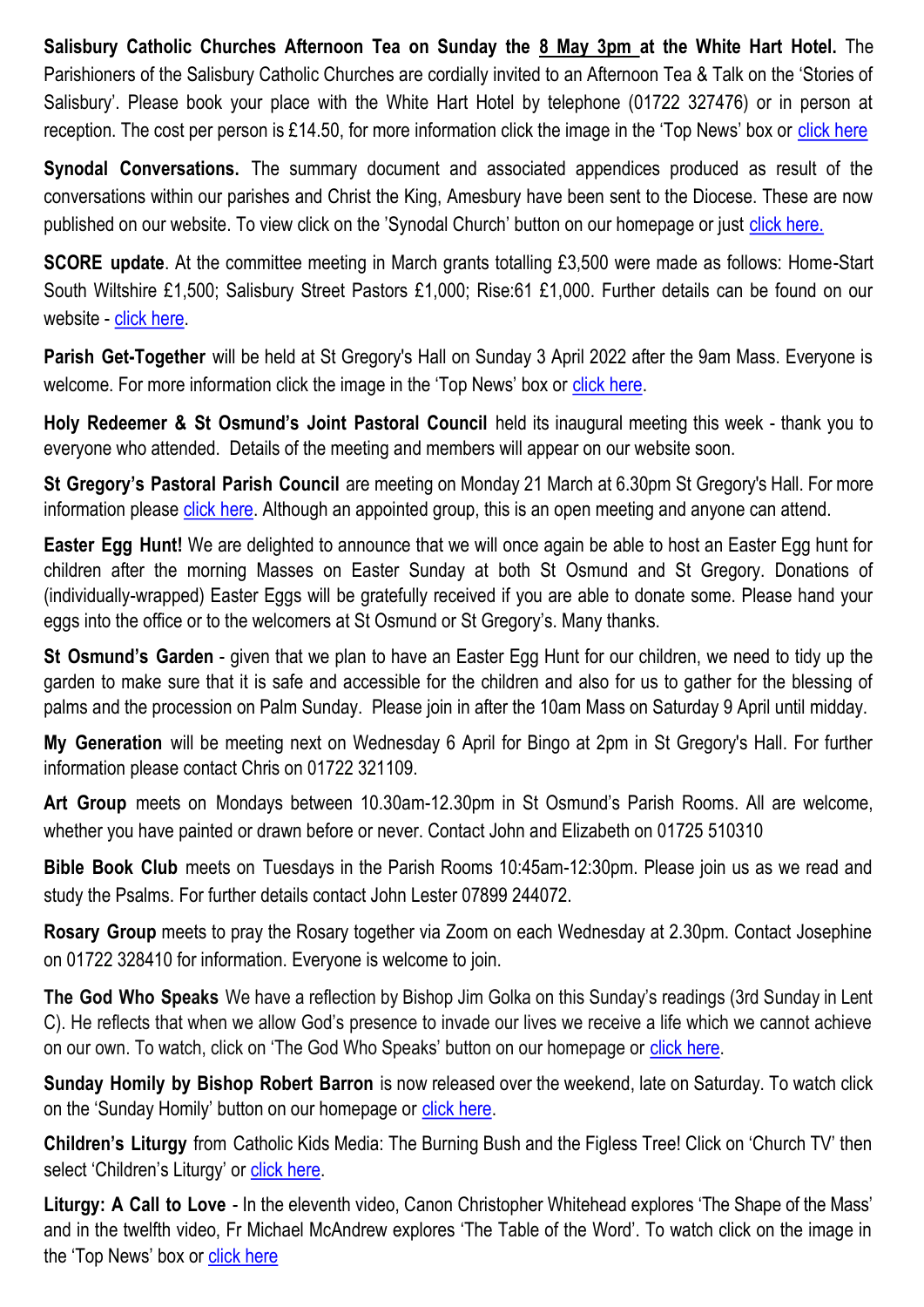|                                                    |                                                                                                   |                                                          | LITURGY THIS WEEK                                                                        |
|----------------------------------------------------|---------------------------------------------------------------------------------------------------|----------------------------------------------------------|------------------------------------------------------------------------------------------|
|                                                    |                                                                                                   |                                                          | Year C-2 Lent Week 3 and Psalter 3                                                       |
| <b>Saturday 19 March</b>                           |                                                                                                   | SAINT JOSEPH SPOUSE OF THE<br><b>BLESSED VIRGIN MARY</b> |                                                                                          |
| 10:00                                              | St Osmund                                                                                         | <b>MASS</b>                                              | V H Mundy RIP                                                                            |
| 18:00                                              | <b>St Osmund</b>                                                                                  | <b>MASS</b>                                              | <b>Catenian Mass of Thanksgiving</b><br><b>50th Anniversary</b>                          |
|                                                    | <b>First Mass of Sunday</b>                                                                       |                                                          |                                                                                          |
| 18:00                                              | Holy Redeemer MASS                                                                                |                                                          | People of the Parish                                                                     |
| <b>SUNDAY 20 March</b>                             |                                                                                                   |                                                          |                                                                                          |
| 09:00<br>09:00<br>11:00<br>12:15<br>17:00<br>18:00 | St Gregory<br>St Osmund<br>St Osmund<br>St Osmund<br>Holy Redeemer Syro Malabar MASS<br>St Osmund | MASS<br>MASS<br>MASS<br>Ordinariate MASS<br><b>MASS</b>  | James & Margaret Harley RIP<br>Michael Wykeham RIP<br>John Daly RIP<br>Private Intention |
|                                                    | <b>Monday 21 March</b>                                                                            |                                                          |                                                                                          |
| 10:00                                              | St Osmund                                                                                         | MASS                                                     | Carol & Graeme<br>Golden Wedding Anniversary                                             |
|                                                    | <b>Tuesday 22 March</b>                                                                           |                                                          |                                                                                          |
| 10:00<br>11:00                                     | St Osmund<br>All Day Exposition of the Blessed Sacrament<br><b>St Gregory</b><br>18:00 St Osmund  | MASS<br><b>Benediction</b>                               | Tim O'Brien RIP<br><b>Requiem MASS Hugh Tierney RIP</b>                                  |
|                                                    | <b>Wednesday 23 March</b>                                                                         |                                                          |                                                                                          |
| 10:00<br>12:00<br>19:00                            | Holy Redeemer MASS<br><b>St Osmund</b><br>St Osmund                                               | Ordinariate MASS                                         | <b>Brian Shepherd RIP</b><br>Requiem MASS Patricia Robinson RIP                          |
|                                                    | <b>Thursday 24 March</b>                                                                          |                                                          |                                                                                          |
| 10:00<br>19:00<br>20:00                            | St Osmund<br>All Day Exposition of the Blessed Sacrament<br>St Osmund<br>St Osmund                | MASS<br>Lenten Meditation<br><b>Benediction</b>          | Mini Frances RIP                                                                         |
| <b>Friday 25 March</b>                             |                                                                                                   | THE ANNUNCIATION OF THE LORD                             |                                                                                          |
| 10:00<br>18:15<br>19:00                            | St Gregory<br>St Osmund<br>St Osmund                                                              | <b>MASS</b><br>MASS                                      | Edna Duffy RIP<br><b>Stations of the Cross</b><br>Michael Dean RIP                       |
|                                                    | <b>Saturday 26 March</b>                                                                          |                                                          |                                                                                          |
|                                                    | 10:00 St Osmund                                                                                   | MASS                                                     | Josephine Kohlhofer RIP                                                                  |

### **First Mass of Sunday**

18:00 Holy Redeemer MASS Edna Hillier RIP

### RECONCILIATION

St Gregory Fridays After the 10:00 Mass St Osmund Saturdays 10:30 to 11:00 Holy Redeemer Saturdays 17:30 until Mass

### PRAYER & SCRIPTURE

#### **POPE FRANCIS INTENTION FOR MARCH A Christian Response to Bioethical Challenges**

For Christians facing new bioethical challenges; may they continue to defend the dignity of all human life with prayer and action. [Click here.](https://salisburycatholics.org/pope-francis)

#### **CLIFTON DIOCESE**

We pray this week for the parishes of St Joseph, Bridgwater and Our Lady & the English Martyrs, Burnham on Sea.

#### **PLEASE REMEMBER IN YOUR PRAYERS**

Edna Hillier, Ann Rusalen, Michael Bowey, Patricia Robinson and Hugh Tierney who died recently and all those whose anniversaries occur at this time. May they rest in peace and rise in glory.

#### **SUNDAY SCRIPTURE**

*Exodus 3:1-8,13-15*

*Psalm 102*

**The Lord is compassion and love.**

*1 Corinthians 10:1-6,10-12*

**Glory to you, O Christ, you are the Word of God!** Repent, says the Lord, for the kingdom of heaven is close at hand. **Glory to you, O Christ, you are the Word of God!**

*Luke 13:1-9*

### SACRAMENTS

**BAPTISMS** The next preparation course will be via Zoom on 21, 28 March; and 4 April at 7.30pm. For baptisms at St Osmund or Holy Redeemer please contact Deacon John Proctor and at St Gregory contact Deacon Stephen Godwin.

**FIRST HOLY COMMUNION** weekend will be **21 & 22 May.**  The second Children's session is at 2pm this Saturday 19 March at St Gregory's. For the timetable: [click here](https://salisburycatholics.org/holy-communion).

**CONFIRMATION** Bishop Declan will be coming on **5 July**  this year to confer the Sacrament of Confirmation. For further information please contact Annette at *confirmation@salisburycatholics.org*

**MARRIAGES** Please speak to the priest for guidance.

**FUNERALS** Do your family know your wishes with regards to your funeral? If you (or they) find this difficult to talk about, why not provide the details to the parish office? Registered parishioners can provide these details which are scanned and stored confidentially with your parishioner record and can be given to families at the appropriate time. Contact Caroline for more details: *caroline.williams@cliftondiocese.com*